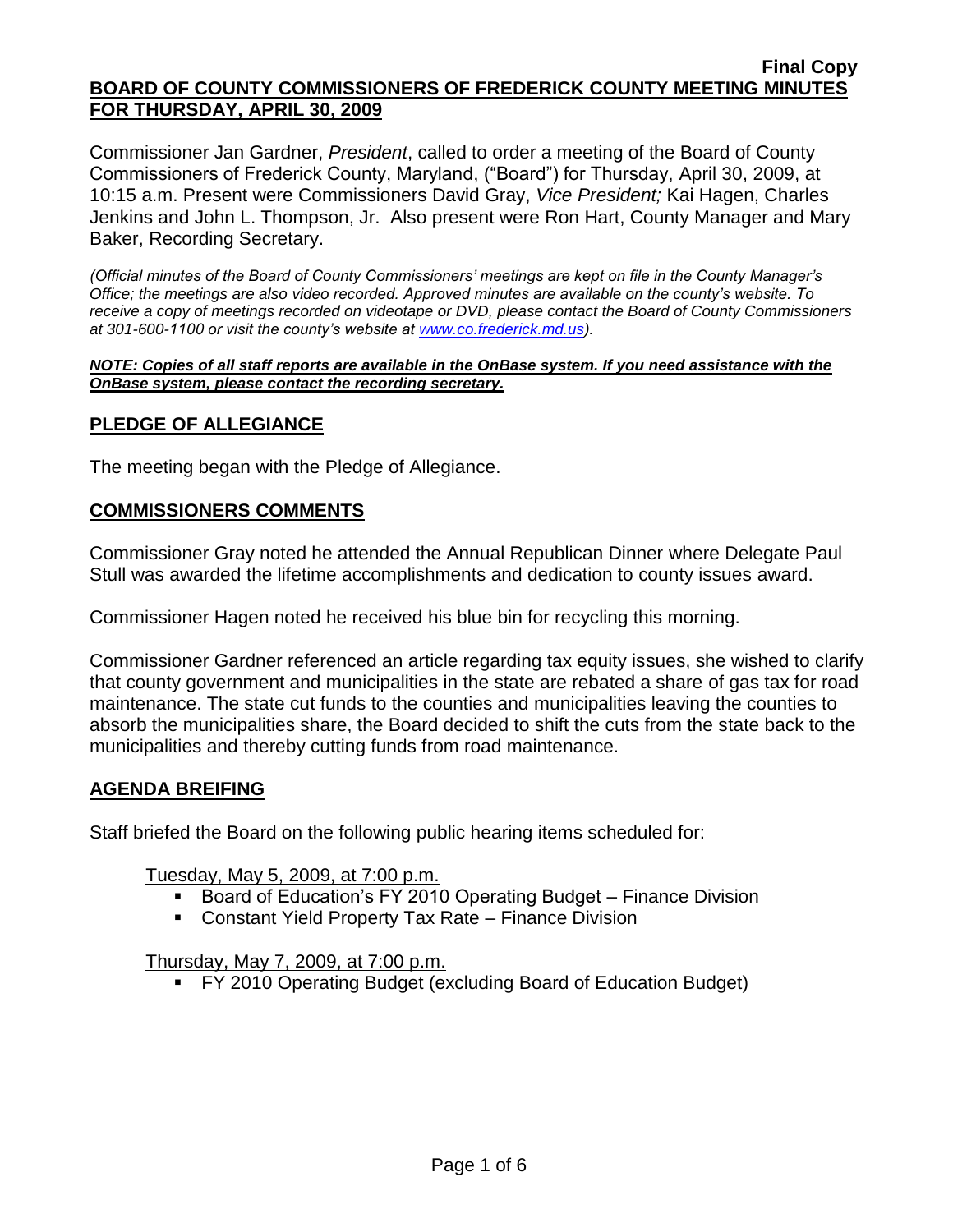## **CONSENT AGENDA**

### **BID AWARD**

1. Purchasing Memo #09-194 – Ref. Bid #07-07, Helically Corrugated Aluminum/Steel Pipe  $(2^{nd}$  of 3 Renewals) Award to: Contech Construction Products, Inc. Award amount: Estimated total of \$43,264.33

## **BUDGET TRANSFERS**

- 1. #BT-09-163, Accounting, Finance Division
- 2. #BT-09-164, Planning Division
- 3. #BT-09-166, Accounting, Finance Division
- 4. #BT-09-167, Accounting, Finance Division
- 5. #BT-09-168, Accounting, Finance Division

## **GRANT**

1. Governor's Office of Crime Control and Prevention – FY 2010 Sex Offender Compliance and Enforcement in Maryland (SOCEM) Grant – Marty Gallagher, Sheriff's Office

Commissioner Gardner moved to pull budget transfer #3.

Commissioner Hagen moved to approve the consent agenda as presented excluding budget transfer #3. Commissioner Jenkins seconded the motion that passed 5-0.

Commissioner Hagen moved to approve budget transfer #3 as presented. Commissioner Gray seconded the motion that passed 5-0.

## **ADMINISTRATIVE BUSINESS**

## **Bid Award - Purchasing Memo #09-202, Extension of Contract #6144, Banking Services (Reference RFP #04-67) – Hal Good, Finance Division**

Mr. Good and Ms. Lori Decker, Treasury Department, presented the staff report.

Commissioner Gray moved to approve Purchasing Memo #09-202 as presented. Commissioner Hagen seconded the motion that passed 5-0.

## **County Budget Transfer #BT-09-165 (Program Development and Management, Public Works Division) - Mike Gastley, Finance Division**

Mr. Gastley and Mr. Ray Barnes, Frederick County Public Schools, presented the staff report.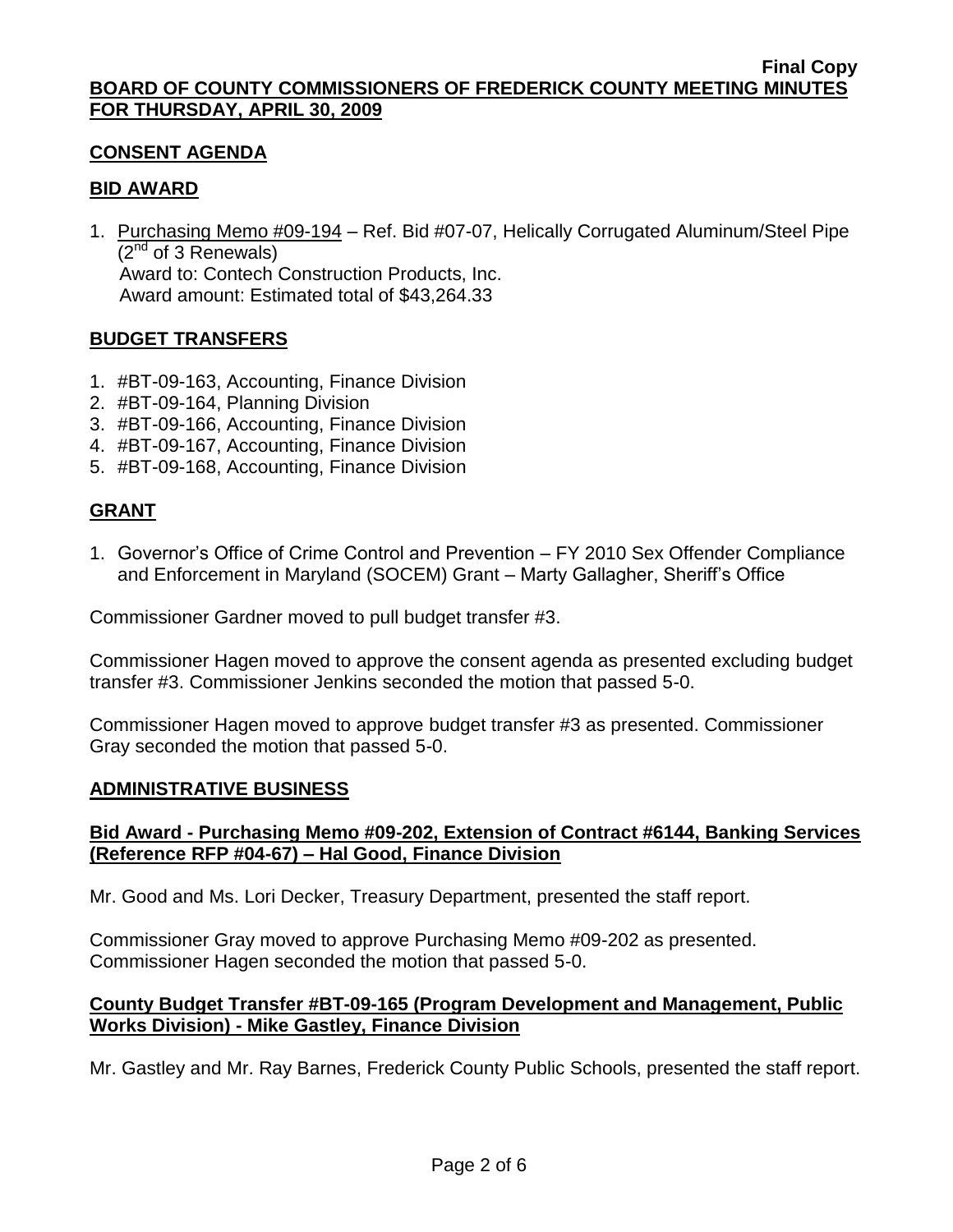Commissioner Gray moved to approve #BT-09-165 as presented.

(Commissioner Thompson left the meeting.)

Commissioner Hagen seconded the motion that passed 4-0 with Commissioner Thompson absent.

## **Falk Property – Construction of Stub Street – Betsy Smith, Permitting and Development Review Division**

(Commissioner Thompson entered the meeting.)

Ms. Smith presented information to the Board regarding the Falk Property. Mr. Albert Cohen was seeking approval to subdivide his property located near the intersection of Skyline Terrace and Charlotte Drive (Falk Property).

(Commissioner Jenkins left the meeting.)

One requirement to subdivide was access to a public road. The property adjoined to a substreet which was shown as an extension to Charlotte Drive; therefore, Mr. Cohen requested the Board allow the three (3) proposed lots use Charlotte Drive as a means of access.

(Commissioner Jenkins returned to the meeting.)

Commissioner Gray moved to approve staff's recommendations with a modification to recommendation #2, to proceed in the same manner as Cork Road, which was approved on Tuesday, October 21, 2008, that stated, "*Commissioner Hagen moved to accept the dedicated right-of-way only, noting Cork Road would be built to county standards under a nonstandard Public Works Agreement with covenants that would leave the maintenance responsibility with the Cramer property owner, not the county. Commissioner Thompson seconded the motion that passed 5-0."* Commissioner Hagen seconded the motion that passed 4-0-1 with Commissioner Jenkins abstaining.

## **American Recovery and Reinvestment Act (ARRA) Local Highway Allocation Memorandum of Understanding (MOU) – Robert Shen, Public Works Division**

Mr. Shen presented information regarding the MOU. The ARRA would provide \$431 million dollars in highway funding for the state. The state made a portion of the funds available to local jurisdictions in the amount of \$62 million dollars. State Highway Administration notified county staff that \$3.581 million dollars would be available for county projects that met Title 23 requirements. The ARRA funds could cover 100% of the county's construction cost of a project or projects if the county had enough ARRA funding.

Commissioner Gray moved to approve staff's recommendations as presented. Commissioner Hagen seconded the motion.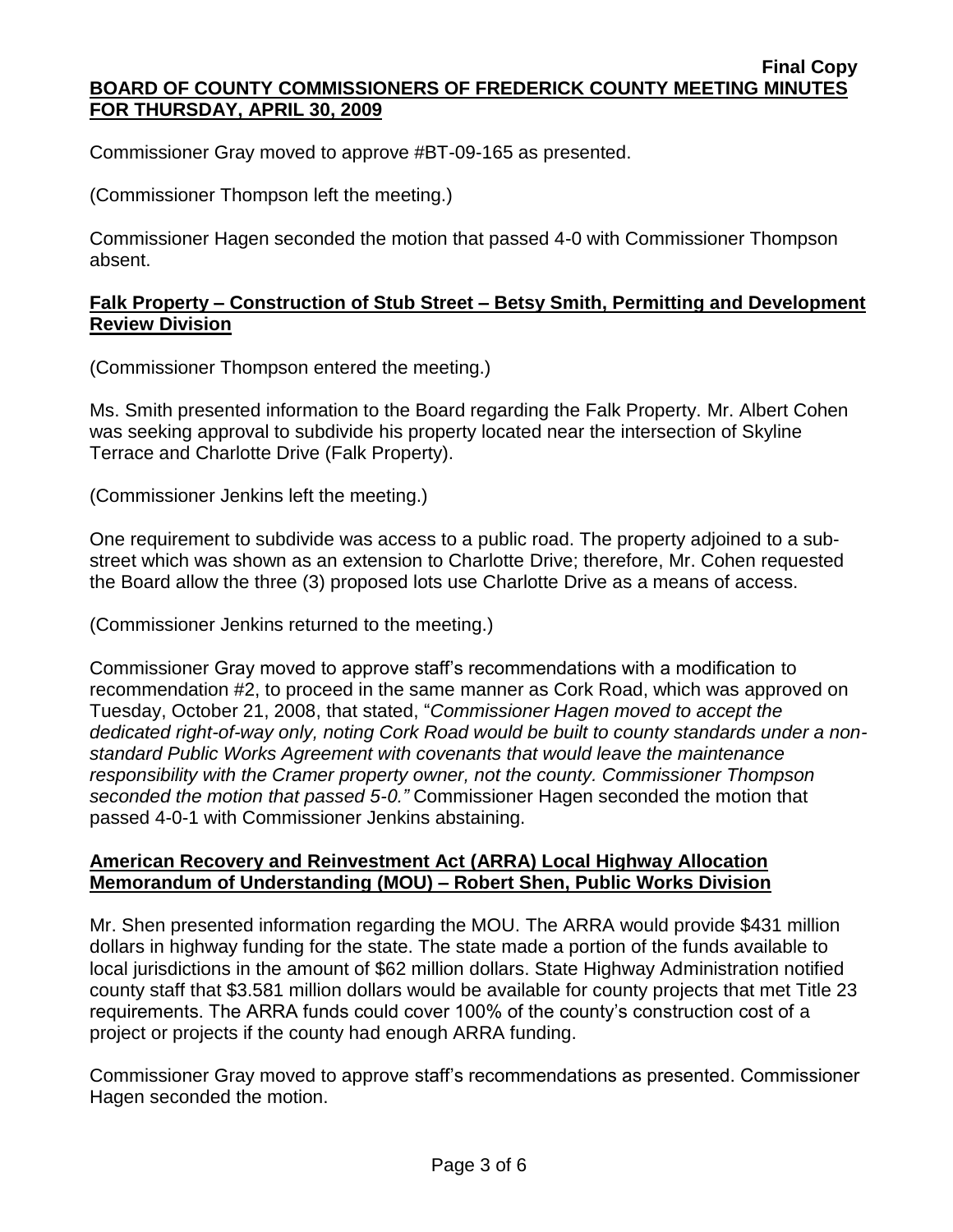#### **Final Copy BOARD OF COUNTY COMMISSIONERS OF FREDERICK COUNTY MEETING MINUTES FOR THURSDAY, APRIL 30, 2009**

Commissioner Thompson offered a substitute motion to decline funding and request it be used to reduce the federal deficit. The motion failed due to lack of a second.

The motion made by Commissioner Gray, seconded by Commissioner Hagen, passed 4-1 with Commissioner Thompson opposed.

## **WORKSESSION**

## **Fire, Emergency Medical Services (EMS) Adequate Public Facilities Ordinance (APFO) – Tolson DeSa, Permitting and Development Review Division**

Mr. Gary Hessong and Mr. DeSa presented information regarding a Fire and EMS APFO component.

Staff requested guidance from the Board as to the preferred method of mitigation for the fire and EMS facilities APFO public safety component. Staff would proceed accordingly based upon the guidance received from the Board.

The Board directed staff to move forward with the APFO once they have obtained language clarification from the Fire and Rescue Services Division staff, collected data regarding thresholds for point, time and impact tests and to bring back impact fee and sub-station information.

Public comment was taken from:

**Scott Miller, Esquire** 

# **Appointments/Reappointments to Boards/Commissions/Committees – Joyce Grossnickle, County Manager's Office**

Adult Public Guardianship Review Board

There was no public comment.

Commissioner Jenkins moved to support the recommendation to appoint Ms. Cathy Hanson to fill an unexpired term to expire June 30, 2011. Commissioner Hagen seconded the motion that passed 5-0.

## Business Development Advisory Council

There was no public comment.

Commissioner Hagen moved to support the recommendation to appoint Mr. Jon-Mikel Bailey to fill an unexpired term to expire June 30, 2010. Commissioner Gray seconded the motion that passed 5-0.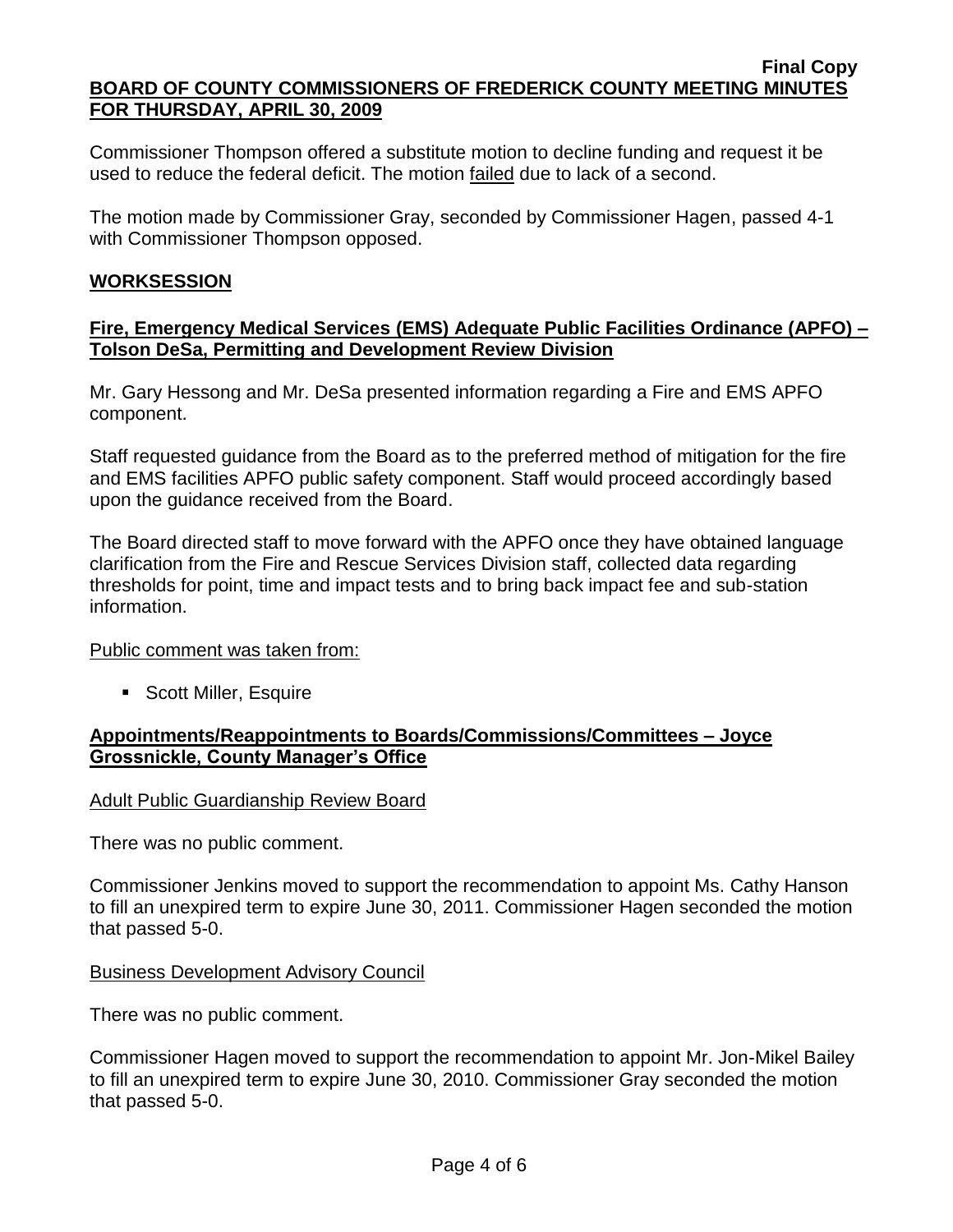## Commission on Aging

There was no public comment.

Commissioner Hagen moved to support the recommendation to reappoint Dr. Earl Beck, Mr. Ona "John" Kile and Ms. Louise Lynch to fill terms to expire December 31, 2011. Commissioner Gray seconded the motion that passed 5-0.

## Companion Animal Welfare Advisory Committee

There was no public comment.

Commissioner Hagen moved to support the recommendation to appoint Ms. Jackie Barbour to fill a term to expire June 30, 2009, and to a full three-year term to take effect July 1, 2009, and to expire June 30, 2012; and appoint Ruth Woodward, DVM, to fill an unexpired term to expire June 30, 2011. Commissioner Gray seconded the motion that passed 4-1 with Commissioner Jenkins opposed.

## Mental Health Advisory Committee

There was no public comment.

Commissioner Hagen moved to support the recommendation to appoint Ms. Sharon MacDougall to fill an unexpired term to expire June 30, 2011. Commissioner Gray seconded the motion that passed 5-0.

## Transportation Services Advisory Council

There was no public comment.

Commissioner Jenkins moved to support the recommendation to appoint Mr. David Lingg to fill an unexpired term to expire June 30, 2010. Commissioner Hagen seconded the motion that passed 5-0.

## Metropolitan Washington Council of Governments (MWCOG) Climate, Energy and Environmental Policy Committee

There was a request by MWCOG to have a Board member serve on this new committee. The Board agreed that Commissioner Hagen would serve as the member representing the Board with Commissioner Gray serving as the alternate.

# **COMMISSIONERS COMMENTS**

None.